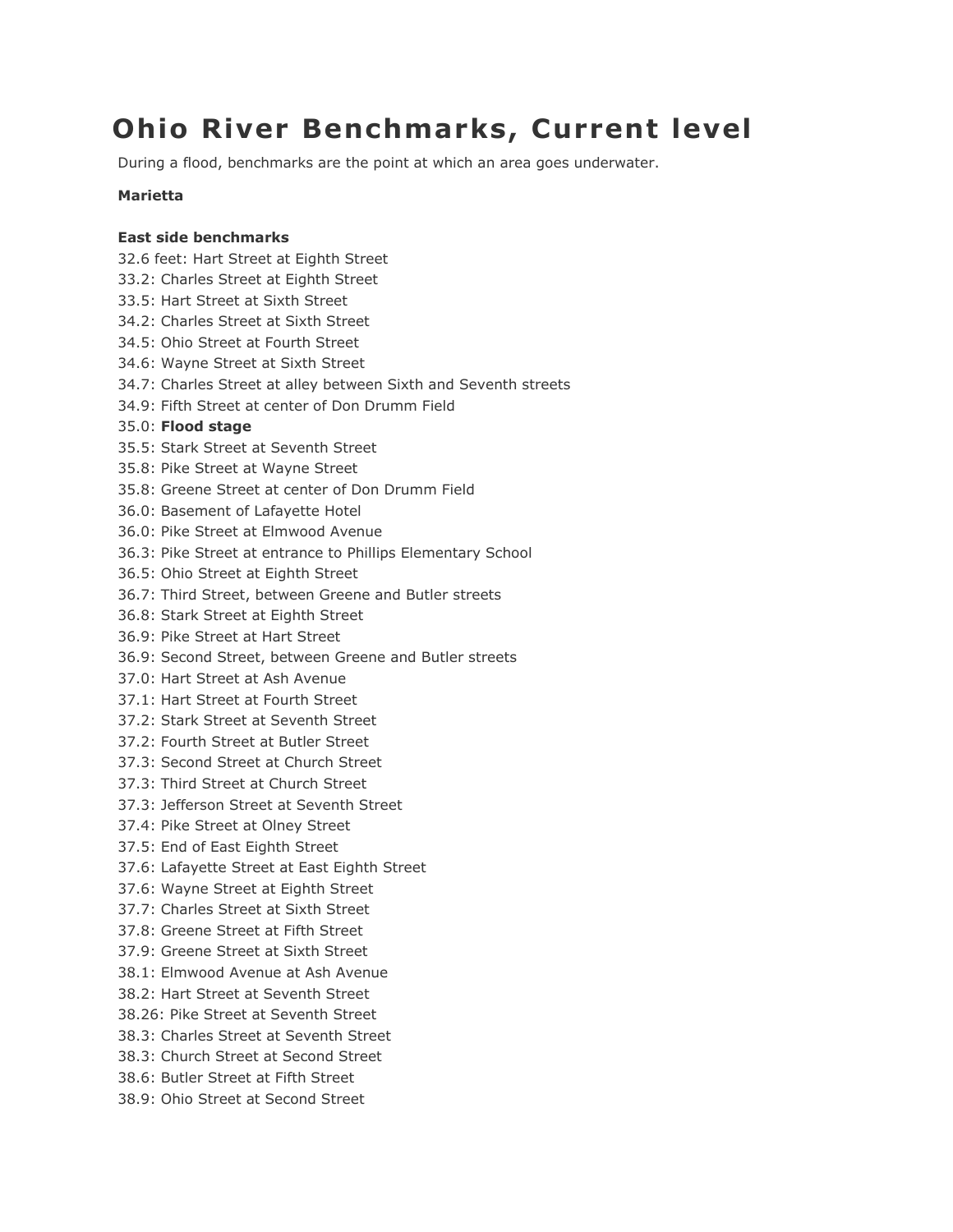- 38.9: Ohio Street at Third Street
- 39.0: Pike Street at Lafayette Street
- 39.1: Greene Street at Fourth Street
- 39.1: Hart Street at Meigs Street
- 39.1: Pennsylvania Avenue at Lincoln Avenue catch basin
- 39.1: Pike Street at Court Street
- 39.3: Jefferson Street at East Eighth Street
- 39.7: Third Street at Butler Street
- 39.7: Greene Street at Third Street
- 39.7: Third Street, between Butler and Church streets
- 39.8: Second Street at Wooster Street
- 40.0: 10-year flood level
- 40.1: Wayne Street at Eighth Street
- 40.13: Greene Street at Seventh Street
- 40.3: Front Street at Monroe Street
- 40.3: Pennsylvania Avenue at Linwood Avenue
- 40.4: Front Street at armory
- 40.5: Pike Street at Greene Street
- 40.5: Greene Street at Second Street
- 40.5: Third Street at Scammel Street
- 40.6: Second Street at Scammel Street
- 40.7: Pennsylvania Avenue at Eton Avenue
- 40.9: Second Street at Butler Street
- 41.3: Southeast corner, Butler and Front streets
- 41.4: Front Street at Fair Avenue
- 41.5: Front Street at Ohio Street
- 41.65: Greene Street at Front Street
- 41.7: Adventure Galley at Second and Butler streets
- 41.8: Elmwood Avenue at Buckeye Avenue
- 41.9 Hart Street at Fifth Street
- 41.9: Front Street at Knox Street
- 42.09: Front Street at Putnam Street
- 42.1: Lower corner, Front and Butler streets
- 42.3: Front Street at Wooster Street
- 42.3: Front Street at St. Clair Street
- 42.3: Second Street, between Putnam and Butler streets
- 42.6: Colegate Drive at Muskingum Drive
- 42.6: Alley off Wooster Street, east of Front
- 42.7: Front Street at Washington Street
- 42.7: Elks Lodge on Front Street
- 42.7: Front Street at Butler Street
- 42.8: Second Street, between Putnam and Scammel streets
- 43.3: Butler Street at Seventh Street
- 43.4: Second Street at Union Street

#### 43.75: **25-year flood level**

- 43.8: Front Street at Lower Sacra Via
- 43.9: Front Street at Upper Sacra Via
- 43.9: Hart Street at Buckeye Avenue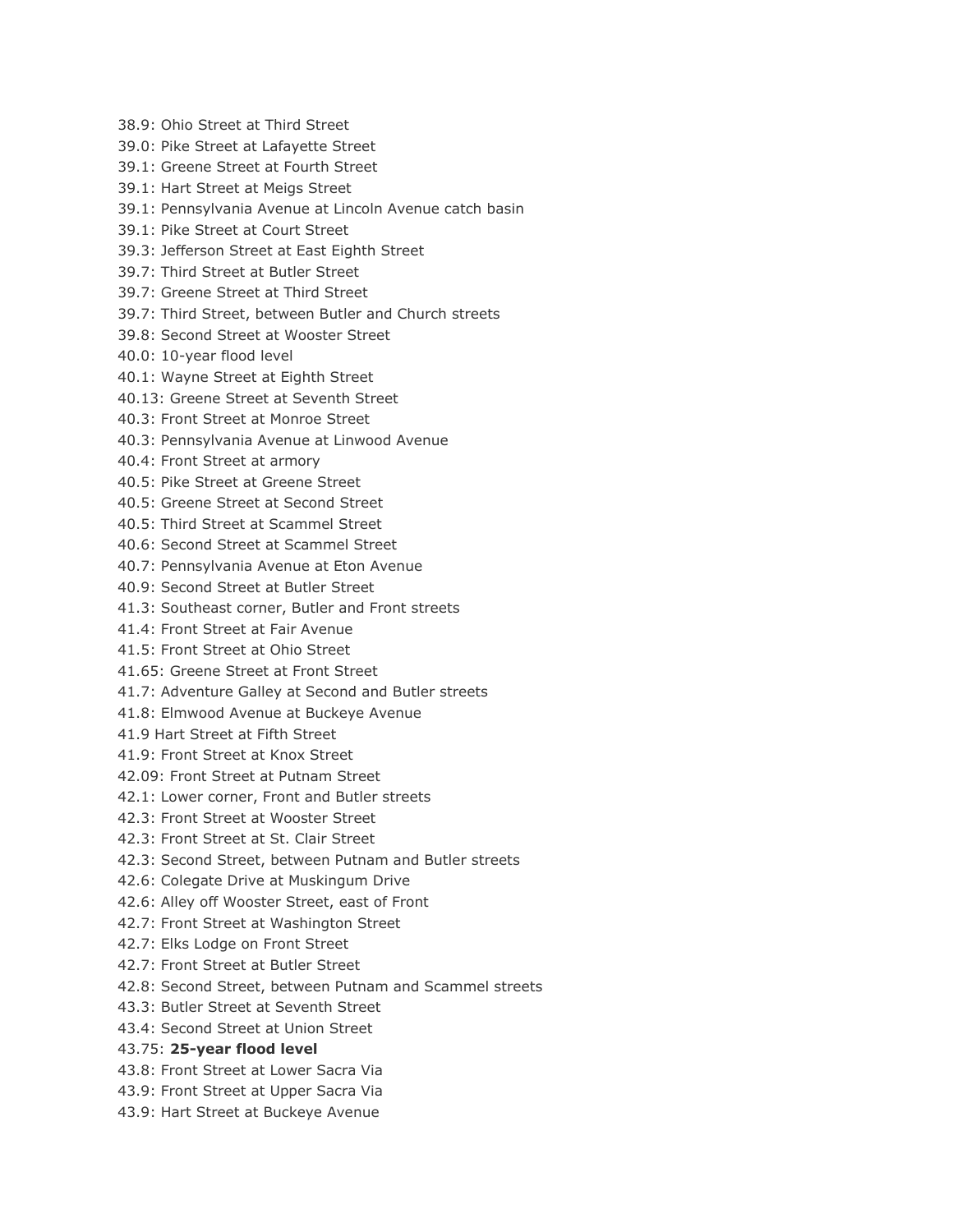44.0: Lobby of Lafayette Hotel

42.09: Front Street at Putnam

#### **West side benchmarks:**

33.2: Mile Run underpass 33.51: Gilman Avenue at lower ramp to Washington Street Bridge 34.4: Gilman Avenue at New Street 34.9: Virginia Street at Franklin Street 35.0: **Flood stage** 35.5: Virginia Street at Brown1s Alley 35.9: Gilman Avenue at Wood Street 36.1: Virginia Street at Ward Street 36.3: Virginia Street at Fearing Street 36.4: Virginia Street at Square culvert 36.6: Virginia Street at Gilman Avenue 36.6: Virginia Street at Harmar Street 36.62: Gilman Avenue at upper ramp to Washington Street Bridge 37.1: Gilman Avenue at Lancaster Street 38.9: Fort Street at railroad overpass 38.9: Maple Street at Fort Square 39.7: Gilman Avenue at Market Street 40.0: 10-year flood level 40.1: Harmar Street at Maple Street 40.5: Harmar Street at Pearl Street 40.9: Market Street at Fort Square 41.7: Market Street at Franklin Street 41.9: Gilman Avenue at Maple Street 41.9: Gilman Avenue at Groves Avenue 42.3: Franklin Street at Maple Street 42.4: Maple Street at Crawford Street 42.4: Gilman Avenue at Lot 325 42.7: Gilman Avenue at railroad crossing 42.8: Harmar Street at Market Street 42.8: Harmar Street at Clinton Street 43.2: Franklin Street at Lord Street 43.4: Putnam Avenue at Franklin Street 43.7: Harmar Street at railroad crossing 43.7: Gilman Avenue at Putnam Avenue 43.75: **25-year flood level** 44.4: Gilman Avenue at Westview Avenue **Belpre benchmarks** 35.1 feet: John at Walnut

- 36.0: **Flood stage**
- 38.6: Scott and Walnut
- 40.7: Sixth and Barcley
- 40.9: Main and Blennerhassett
- 41.0: Ohio 618 closed at Shell Plant